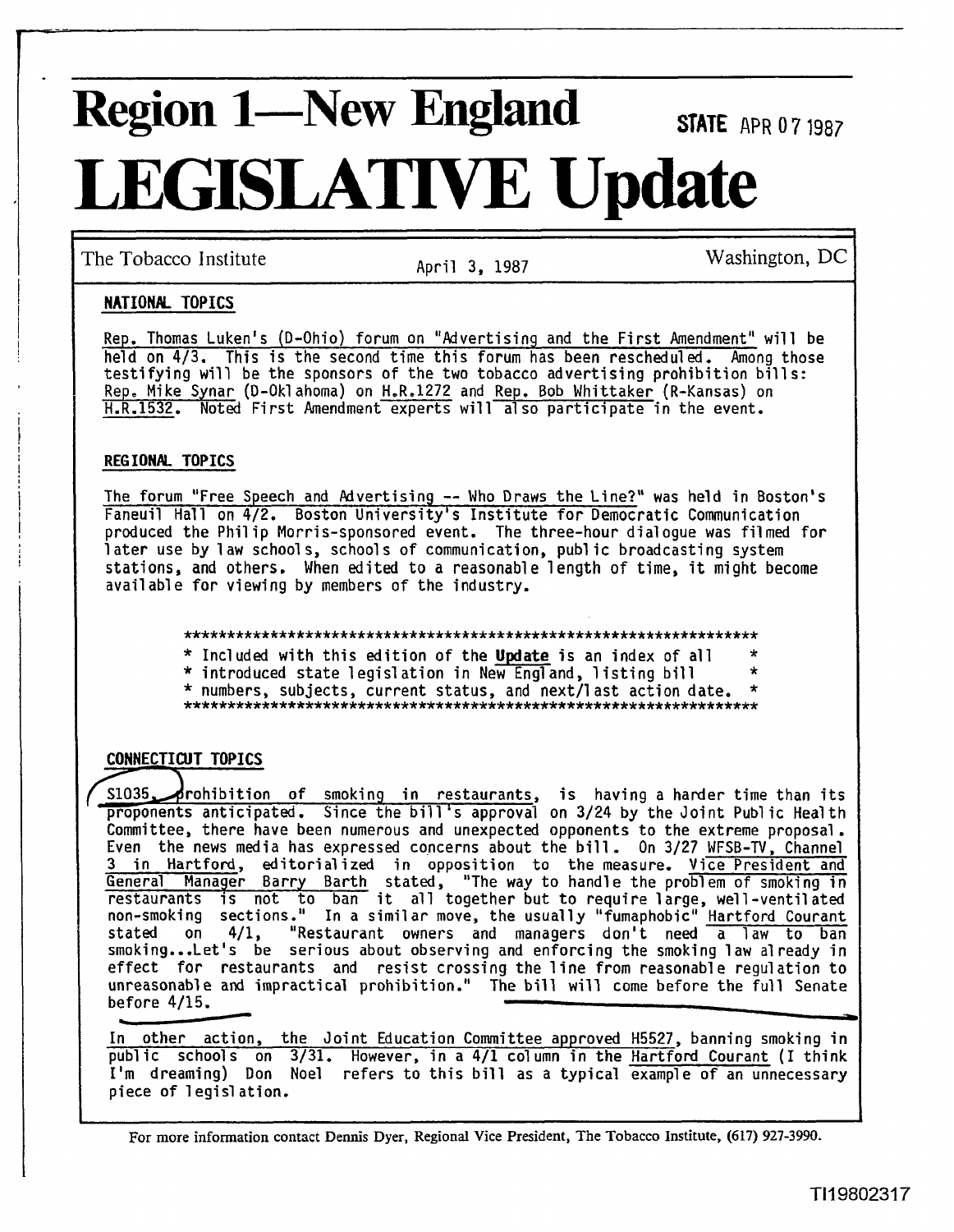H5085, workpl ace, was approved by Rep. Gionfriddo's Joint Publ ic Heal th Committee by a disappointing 12-4 vote. Chairman Gionfriddo had hoped for a much stronger vote from his generally anti-tobacco committee members. On the heals of the 8-7-1 vote of the restaurant bill, this could mean problems for a bill most people expected to pass easily.

At the local level, various municipalities that have increased their local minimum sales age laws to 18 will see a statewide law before the end of this legislative session. H6<u>927</u> was approved and sent to the House floor for action. The industry has always noted that the use of its products is reserved for adults and took no<br>public position on the bill.<br>Fifteen other measures are also pending before the Connecticut legislature.

# **MAINE TOPICS** I

**<sup>A</sup>**hearing was held by the Jbint Business Legislation Committee on 3/31 on L.D.585, registration of cigarette sampl ing activities. No action was taken. Attorney General, and former Democratic gubernatorial candidate, James Tierney has been asked to render an opinion on the abil ity of the state to ban all or certain forms of tobacco advertising.

Two additional bills affecting smoking in restaurants were recently introduced and referred to the Joint Human Resources Committee. L.D.789, sponsored by Sen. Donald Collins (R-Aroostook), would require 50-percent nonsmoking sections; and  $L.D. 897$ , sponsored by **Rep.** Peter J. Manning (D-Portland) would require restaurants to establish and post a smoking policy.

Hearings are scheduled for 4/16 on both the new restaurant measure and L.D.81, sales to minors; L .D.353, **publ** ic buildings restrictions; L.D.666, Health Hea'lth Pol icy Advisory Council, before the Joint Human Resources Committee.

# **MASSACHUSETTS TOPICS** I

Phil ip Morris, Inc. and The Store 24, Inc. were named this week in court action filed in Middlesex Superior Court. The suit alleges, among other things, that the two firms conspired to violate the minimum sales age law of the Commonwealth.

Massachusetts Commissioner of Public Health Bailus Walker Jr. announced his resignation this week. **A** noted anti-tobacco advocate, Walker called for a ban on cigarette sales during his first year in office. His department has been criticized in recent months for failure to take aggressive action on a number of health studies in the state. Health professionals have criticized his delay on studies of elevated cancer rates in Plymouth, South Hadley, Woburn, and other towns. Further, the University of Massachusetts Medical School reported that the agency's studies are seriously flawed in their planning, execution, and analysis. Wal ker will head the 50,000-member American Publ ic Health Association. No rep1 acement has been announced. in the state. Health professionals have criticized his delay on studies of elevated<br>cancer rates in Plymouth, South Hadley, Woburn, and other towns. Further, the<br>University of Massachusetts Medical School reported that the

On 4/1 the Joint Taxation Committee gave "ought not to pass" reports to H4804, 4-cent bills will be defeated for this session.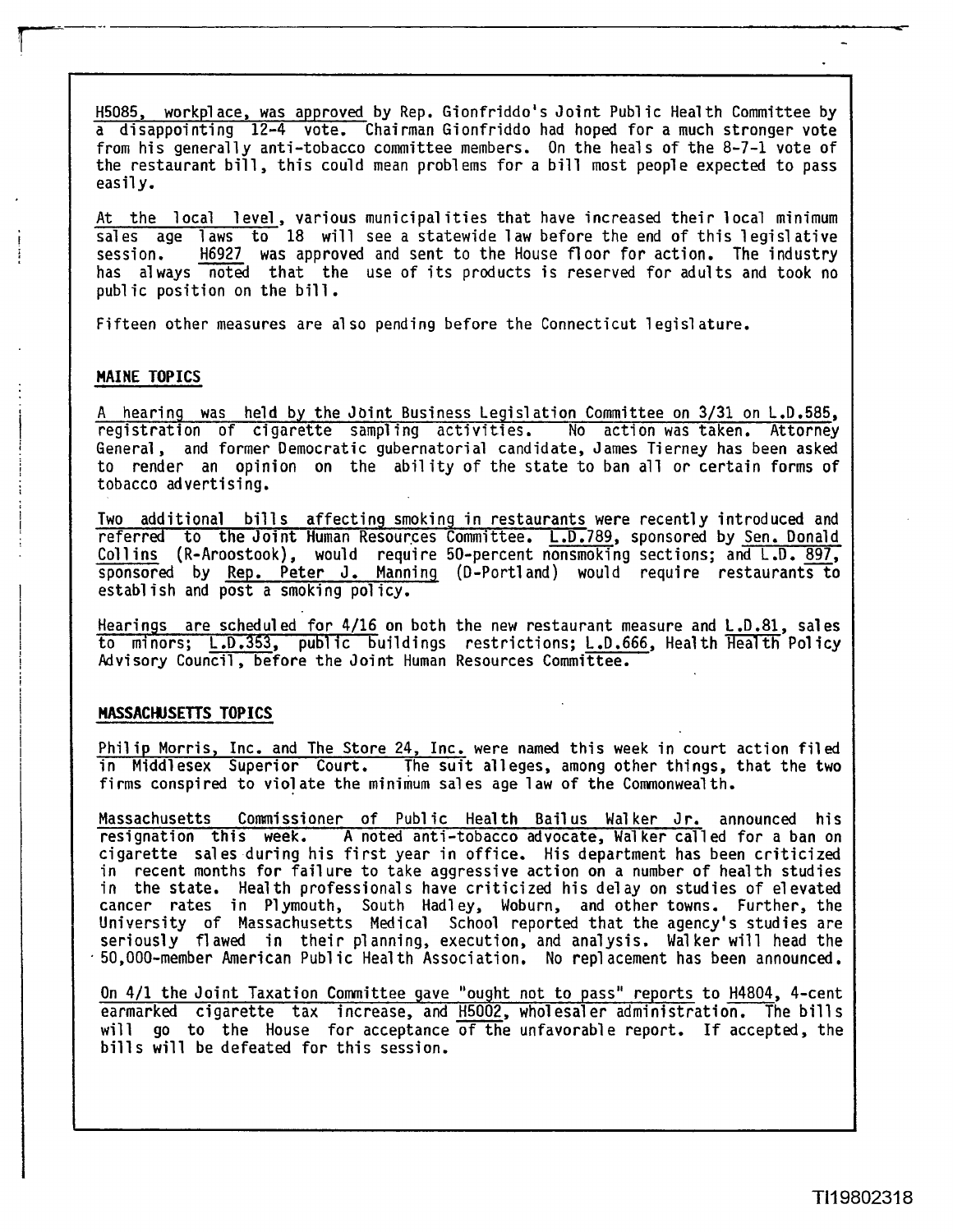As in previous years, the Joint Health Care Committee gave an "ought to pass" report As in previous years, the Joint Health Care Committee gave an "ought to pass" report<br>on several restriction bills in an "executive session" on 3/31. <u>H317</u>, restrictions<br>in Boston Garden; H2750, banning smoking in the stat air act, were favorably reported into H3697, restaurant and public places restrictions. H3697 was given an "ought to pass" report, as was H3289, banning sales rescrictions. **1992 was given an** ought to pass report, as was <u>19205</u>, banning sares<br>in health care facilities, and H4699, workplace. Though H3697 is a House bill, it will go to Senate Ways and Means for consideration. The Joint Health Care Committee rationalized that similar bills were approved by the House and would run into more<br>trouble in the Senate. H3289 and H4699 will go the House Ways and Means Committee. on several restriction bills in an "executive session" on 3/31. H317, restrictions<br>in Boston Garden; H2750, banning smoking in the state; and H3288, broad clean indoor<br>air act, were favorably reported into H3697, restauran in health care facilities, and H4699, workplace. Though H3697 is a House bill, it<br>will go to Senate Ways and Means for consideration. The Joint Health Care Committee<br>rationalized that similar bills were approved by the Ho

bill boards, has not been discharged from Joint Health Care yet. However, the committee is considering spl itting the bill and giving the warning 1 abel provision a favorable report and sending it to the Senate, and referring the sampl ing provision to the Joint Commerce & Labor Committee for further consideration.

In other Joint Health Care action, H1668, "self-extinguishing," was discharged without report on 3/31 to the Joint Public Safety Committee, which is also without report on 3/31 to the Joint Public Safety Committee, which is\_also<br>considering the other "self-extinguishing" bill,\_S1570. S1570\_is\_scheduled\_for\_a considered in the Commonweal th.

Joint Public Safety hearing on 4/6. This is the fifth year that this issue has been<br>
considered in the Commonwealth.<br>
The Joint Insurance Committee held a 4/1 hearing and took no action on S1564, lower<br>
insurance rates for The Joint Insurance Committee held a 411 hearing and took no action on S1564, lower insurance rates for nonsmokers. Two other bills with similar provisions, <u>H4064</u> and report on H4064 on 3/31, killing it. S657 awaits Senate acceptance of the adverse report.<br>The Joint Insurance Committee held a 4/1 hearing and took no action on S1564, lower<br>insurance rates for nonsmokers. Two other bills report.

During an "executive session" on five bills in the Joint Federal Financial Assistance Committee, no action was taken on any of the measures, all calling on the U.S. Congress to take various anti-tobacco action.

### **NEY HAMPSHIRE TOPICS**

The Senate Ways and Means Committee heard testimony on 411 on H316-FN-A, excise tax stamp rebates. No action was taken, and an "executive session" is expected during the week of 4/6. Final passage remains likely. NEW HAMPSHIRE TOPICS<br>The Senate Ways and Means Committee heard testimony on 4/1 on H316-FN-A, excise tax<br>stamp rebates. No action was taken, and an "executive session" is expected during<br>the week of 4/6. Final passage rema The Senate Ways and Means Committee heard testimony on 4/1 on H316-FN-A, excise tax<br>stamp rebates. Mo action was taken, and an "executive session" is expected during<br>the week of 4/6. Final passage remains likely.<br>On 4/2 th

restrictions. S218 has already received Senate Public Institutions/Health and Welfare Committee and Senate approval.

### **RHOOE ISLAH) TOPICS**

The House Health, Education and We1 fare Committee held a hearing on 4/3 on H5660 public places restrictions, H5668, smokeless sales to minors, and H5508 and H6035, restaurant restrictions, and took no action.

All bills must be voted out of committee prior to 4/8 if they are to be considered during this session of the legislature.

#### **VERMONT TOPICS**

Still no legislative action on H86, workplace.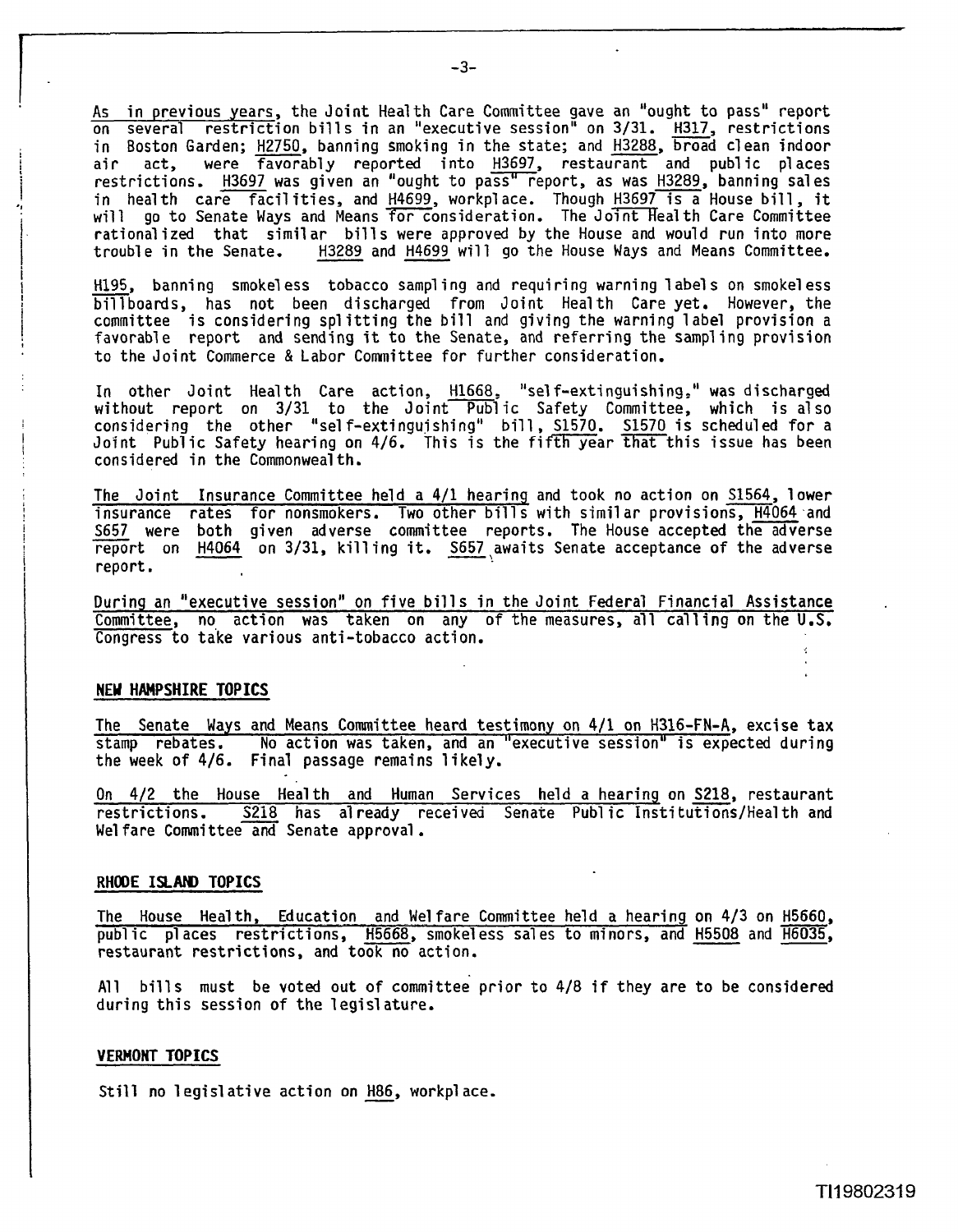## **ALERT LOG**

|           | STATE BILL/ISSUE                                                               | <b>BEGIN DATE</b>         | <b>END DATE</b>    |
|-----------|--------------------------------------------------------------------------------|---------------------------|--------------------|
| $C$ T     | 1. S1035, restaurant prohibition<br>2. H5085, workplace                        | 3/24<br>4/1               | Ongoing<br>Ongoing |
| $ME$      | 1. L.D.204, vending machine sales<br>2. L.D.356, tobacco co. event sponsorship | 4/1<br>4/1                | Ongoing<br>Ongoing |
| $M_A$     | 1. Public smoking issues<br>2. Advertising issues                              | 4/1<br>Anticipated by 5/1 | Ongoing            |
| <b>NH</b> | 1. S207, earmarking                                                            | 4/1                       | Ongoing            |
| <b>RI</b> | 1. Restaurant restrictions                                                     | Anticipated by 4/15       |                    |
| VT        | 1. H86, workplace                                                              | 4/1                       | Ongoing            |

### **PEOPLE**

According to the Burl ington Free Press, Chris Barbieri , Executive Vice President, Vermont State Chamber of Comerce, and Peter Foote, Executive Vice President, Associated Industries of Vermont, continue to oppose the mandatory smoking<br>requirements of H86, workplace. **According to the <u>Burlington</u>**<br>Jermont State Chamber of Co<br>Associated Industries of V<br>requirements of <u>H86</u>, workplace.

Opposition to Connecticut <u>S1035</u>, restaurant smoking-prohibition, is-being-led-by<br>Jerry Noonan, New England Convenience Store-Association; <u>Carroll Hughes</u> and Judy Yost, Connecticut Restaurant Association, and Grace Nome, Connecticut Food Stores Association.

Rhode Is1 and Hospital ity Association's Executive Vice President David Bal four encouraged the members of that association to be preapred to oppose the various restaurant smoking restriction measures currently before the Rhode Island Legislature. The remarks were made at the association's annual meeting on 3/29.

Thanks to Carl Sanford, Executive Vice President, Maine Restaurant Association for his association's firm stand in opposition to the new group of restaurant smoking restriction bills introduced this week.

Mr. Tom Littleton has been named as the Executive Director of the newly formed tobacco who1 esal ers association in Massachusetts. Long-time who1 esal **er** activist Peter Giftos announced the appointment at the group's first organizational dinner on 3/18. GOOD LUCK! to the new organization.

Thanks to Waltham Chamber of Commerce executive Ted Manning for alerting us to the potential introduction of workplace legislation in that city. Support for Ted's efforts to defeat this legislation will surely come from neighboring Newton-Needham Chamber of Commerce executive Lou Songer. Lou recently reported that the Newton board of health might begin "spot checking" for viol ations of the three-year-old workpl ace ordinance. It appears that there haven't been enough compl aints during the past two years and the department wants to know why. Maybe there wasn't a problem!

More help for the New Hampshire Retail Grocers. . .The association, through its president John Dumais and legislative counsel Phil Kennedy continues to "carry the ball " on H316-FN, the cigarette excise tax stamp rebate **1** egi sl ation.